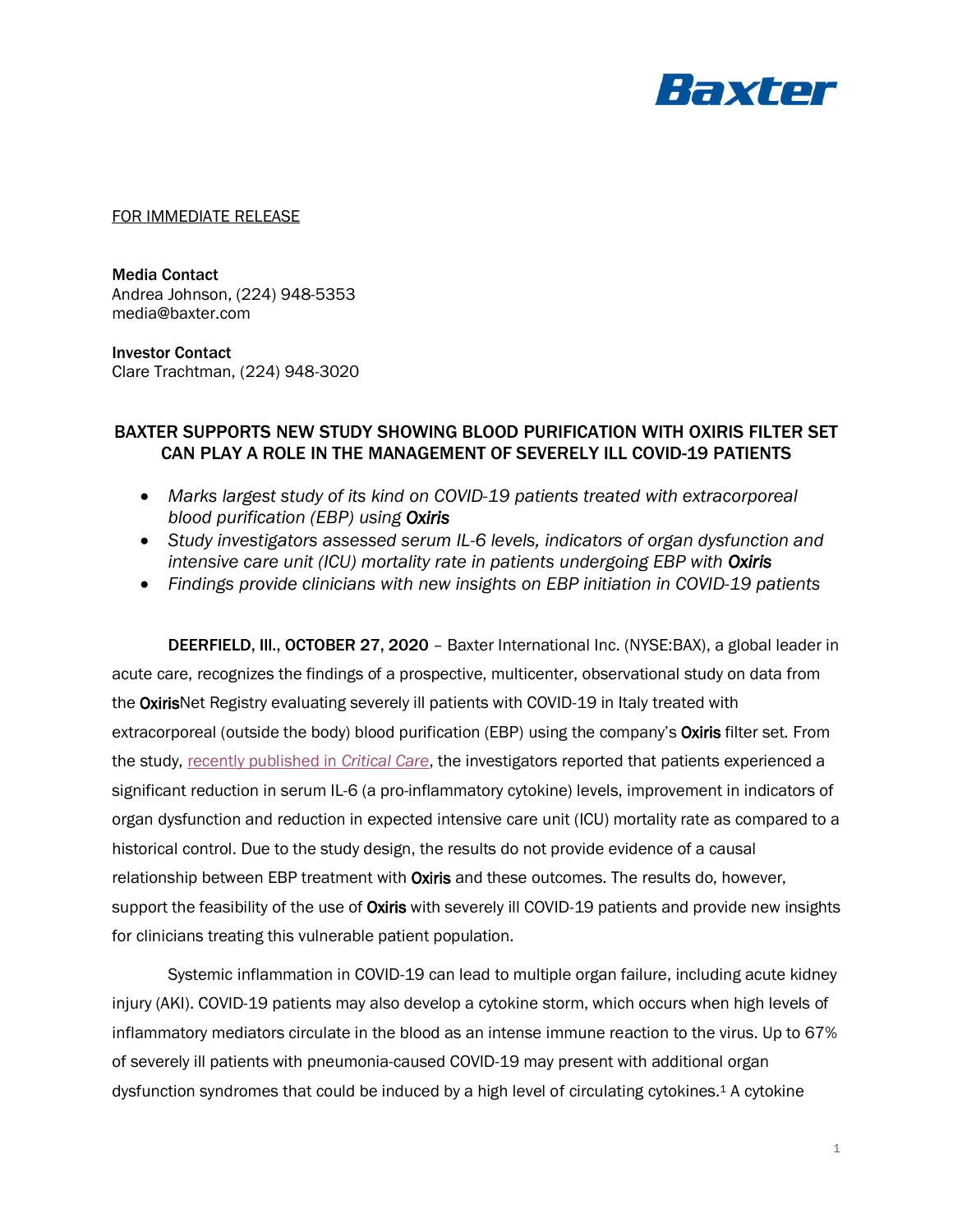

storm can be life-threatening and requires intervention. EBP techniques have been shown to remove cytokines, damage-associated molecular patterns and pathogen-associated molecular patterns, including endotoxins and circulating viral particles, in critically ill patients with COVID-19.<sup>2</sup>

"In our study population, all patients showed significant IL-6 reduction and associated improvement in multiorgan dysfunction, particularly for short-term outcomes such as hemodynamic stability and oxygenation index," said Gianluca Villa, M.D., assistant professor of anesthesiology, intensive care and pain medicine at the University of Florence, Italy and primary investigator of the study. "These findings provide a strong foundation for further research on EBP in COVID-19 patients and may have a long-term impact on best practices in caring for these patients."

The study, which was supported by Baxter through an investigator-initiated research grant, evaluated 37 patients at four hospitals based on data from the [OxirisNet Registry.](http://www.arrt.eu/) The patients had a confirmed diagnosis of COVID-19, were admitted to the ICU between February and April 2020 and received treatment with Oxiris on Baxter's Prismaflex system for immunomodulation and/or support of renal function during AKI. Clinical parameters were reported at baseline and at 12, 24, 48, and 72 hours post-treatment initiation. Patients received antimicrobials, blood purification, mechanical ventilation and other supportive treatments in accordance with the clinical judgment of the treating center.

Levels of IL-6 decreased over time from a baseline of 1230 pg/ml (IQR 895) during the first 72 hours of treatment (p < 0.001 Kruskal-Wallis test), with a significant decrease in the first 24 hours ( $p = 0.001$ ). The reduction in serum IL-6 concentrations correlated with the improvement in organ function, as measured in the decrease of the Sequential Organ Failure Assessment (SOFA) score (rho = 0.48, p = 0.0003). Median baseline SOFA was 13 (IQR 6) and decreased significantly over time (p < 0.001 at Kruskal-Wallis test) during the first 72 hours of the treatment, with a significant decrease at 48 hours (median 8 IQR 5,  $p = 0.001$ ). Compared to the expected mortality rate, as calculated by the Acute Physiologic Assessment and Chronic Health Evaluation (APACHE IV) score, the mean observed rate was 8.3% lower after treatment. The greatest improvement in mortality rate appeared to be in patients receiving EBP early on during the ICU stay. Because the study design does not allow for conclusions to be drawn on causality, the investigators note that further controlled studies would be necessary in order to establish the efficacy of EBP in improving patient outcomes such as organ dysfunction and ICU mortality, or the optimal time for initiating EBP.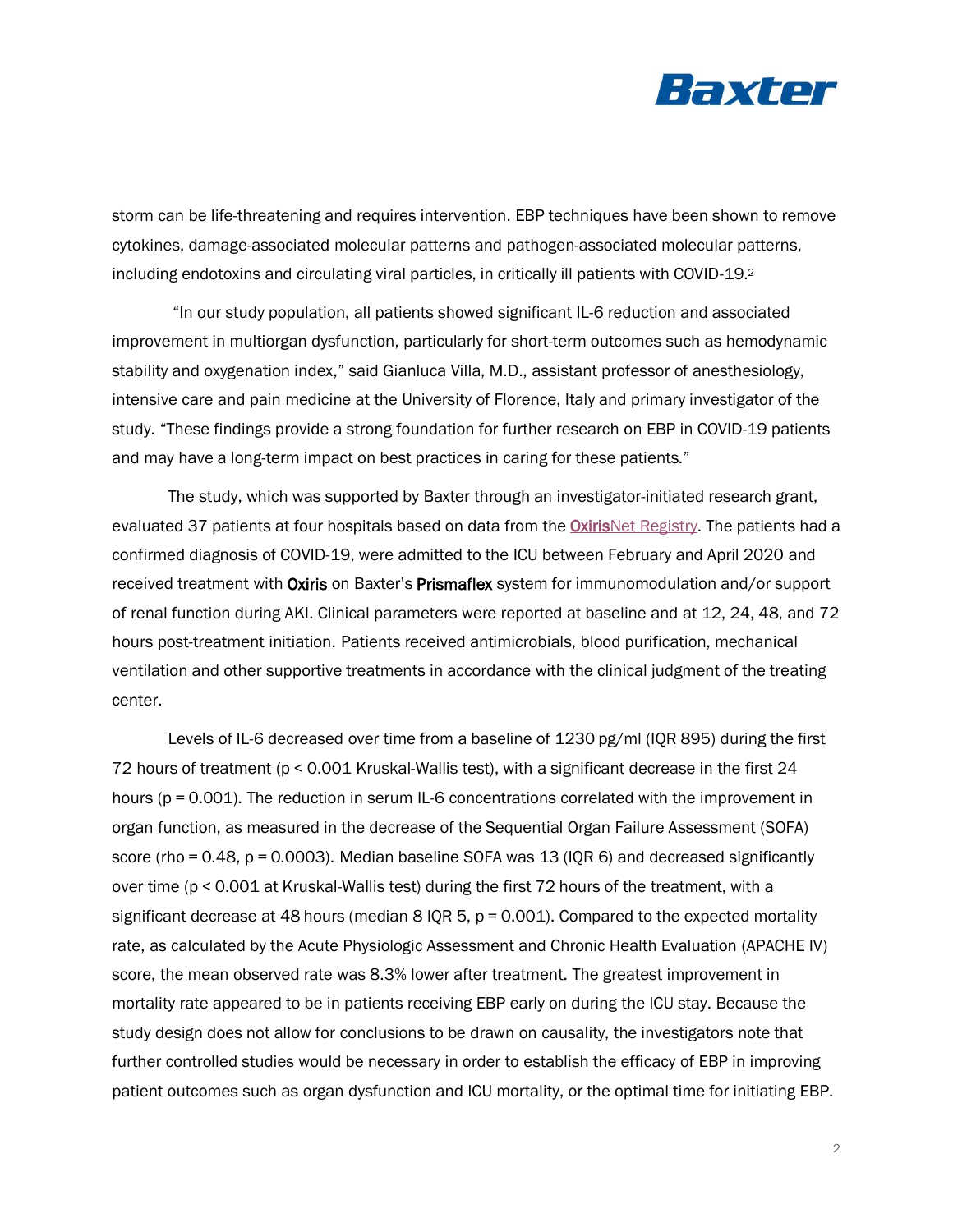

"Baxter supported the development of the OxirisNet Registry with the goal of continuously advancing research that will contribute to scientific understanding of the role of EBP in treating critically ill patients," said Kai Harenski, global medical lead for Baxter's Acute Therapies business. "We remain focused on gathering high-quality data throughout the COVID-19 pandemic, while also expanding access to Oxiris and other products to help address patient needs around the world."

During blood purification therapy, the patient's blood passes through the Oxiris filter set, where it then removes cytokines, endotoxin, fluid and uremic toxins simultaneously, before returning the patient's blood to the body. Oxiris is currently registered in more than 50 countries worldwide and has been used for more than 10 years to treat thousands of patients. Baxter received emergency use authorization (EUA) from the U.S. Food and Drug Administration (FDA) for Oxiris in April 2020. The FDA has not cleared or approved the Oxiris filter set; rather, the EUA authorizes the use of Oxiris during the COVID-19 pandemic. Oxiris is the only filter set currently available in the U.S. to reduce pro-inflammatory cytokine levels in the blood, including for use in continuous renal replacement therapy (CRRT), for confirmed COVID-19 cases admitted to the ICU with confirmed or imminent respiratory failure who require blood purification.

Oxiris has been validated for use with Baxter's leading PrisMax and Prismaflex systems. PrisMax, which was launched in Europe in 2018 and the U.S. in 2019, is the company's nextgeneration blood purification platform that helps simplify therapy delivery, while providing hospitals the flexibility to meet the unique demands of the ICU.

#### About Baxter

Every day, millions of patients and caregivers rely on Baxter's leading portfolio of critical care, nutrition, renal, hospital and surgical products. For more than 85 years, we've been operating at the critical intersection where innovations that save and sustain lives meet the healthcare providers that make it happen. With products, technologies and therapies available in more than 100 countries, Baxter's employees worldwide are now building upon the company's rich heritage of medical breakthroughs to advance the next generation of transformative healthcare innovations. To learn more, visit [www.baxter.com](http://www.baxter.com/) and follow us on [Twitter,](https://twitter.com/baxter_intl?ref_src=twsrc%5Egoogle%7Ctwcamp%5Eserp%7Ctwgr%5Eauthor) [LinkedIn](https://www.linkedin.com/company/baxter-healthcare/) and [Facebook.](https://www.facebook.com/BaxterInternationalInc/)

Rx Only. For safe and proper use of this device, including contraindications, refer to the full Instructions for Use.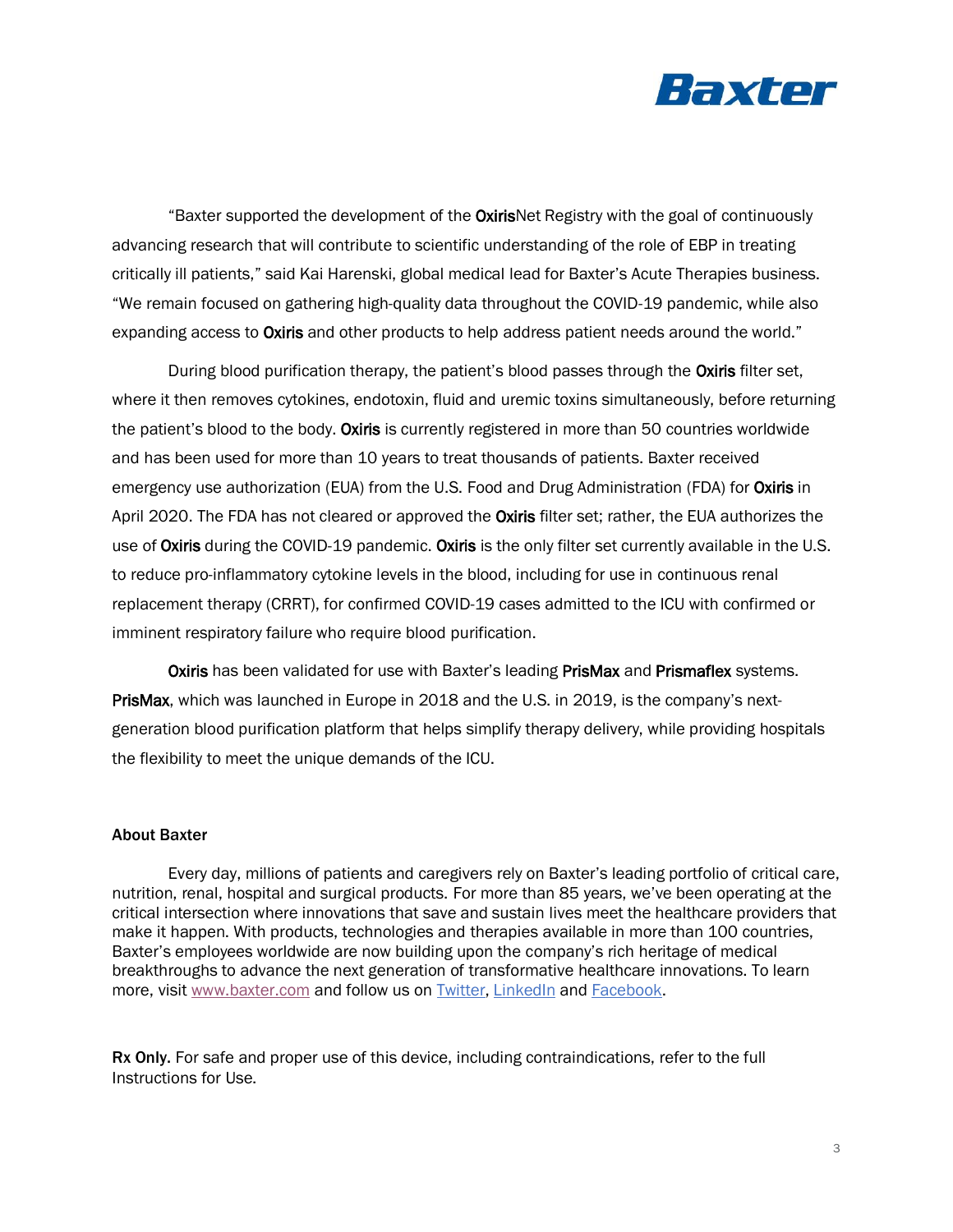

### Important Safety Information for Oxiris (oXiris)

The Oxiris Set is indicated for use only with the Prismaflex or PrisMax control unit.

The Oxiris Set is authorized by FDA under an Emergency Use Authorization (EUA) to treat patients with COVID-19 infection. The Oxiris Set is authorized for use for no longer than the duration of the COVID-19 public health emergency and has neither been cleared or approved by the FDA to treat patients with COVID-19 infection. Under the terms of the EUA, it is intended to treat patients 18 years of age or older with confirmed COVID-19 admitted to the ICU with confirmed or imminent respiratory failure in need of blood purification, including use in continuous renal replacement therapy, to reduce pro-inflammatory cytokine levels, who have any one of the following conditions:

- Early acute lung injury (ALI)/ early acute respiratory distress syndrome (ARDS);
- Severe disease, such as:
	- o dyspnea,
	- o respiratory frequency ≥ 30/min,
	- o blood oxygen saturation ≤ 93%,
	- o partial pressure of arterial oxygen to fraction of inspired oxygen ratio < 300,and/or
	- o lung infiltrates >50% within 24 to 48 hours; or
- Life-threatening disease, defined as:
	- o respiratory failure,
	- o septic shock, and/or
	- o multiple organ dysfunction or failure

This set is intended for use in the following veno-venous therapies: SCUF; CVVH; CVVHD; CVVHDF.

## Important Safety Information for PrisMax and Prismaflex

The PrisMax and Prismaflex systems are intended for:

CRRT for patients weighing 20 kg or more with acute renal failure and/or fluid overload.

TPE therapy for patients weighing 20 kg or more with diseases where removal of plasma components is indicated.

All treatments administered via the PrisMax and Prismaflex control units must be prescribed by a physician.

*This release includes forward-looking statements concerning Oxiris, PrisMax and Prismaflex, including potential benefits associated with their use. The statements are based on assumptions about many important factors, including the following, which could cause actual results to differ materially from those in the forward-looking statements: satisfaction of regulatory and other requirements; actions of regulatory bodies and other governmental authorities; product quality,*